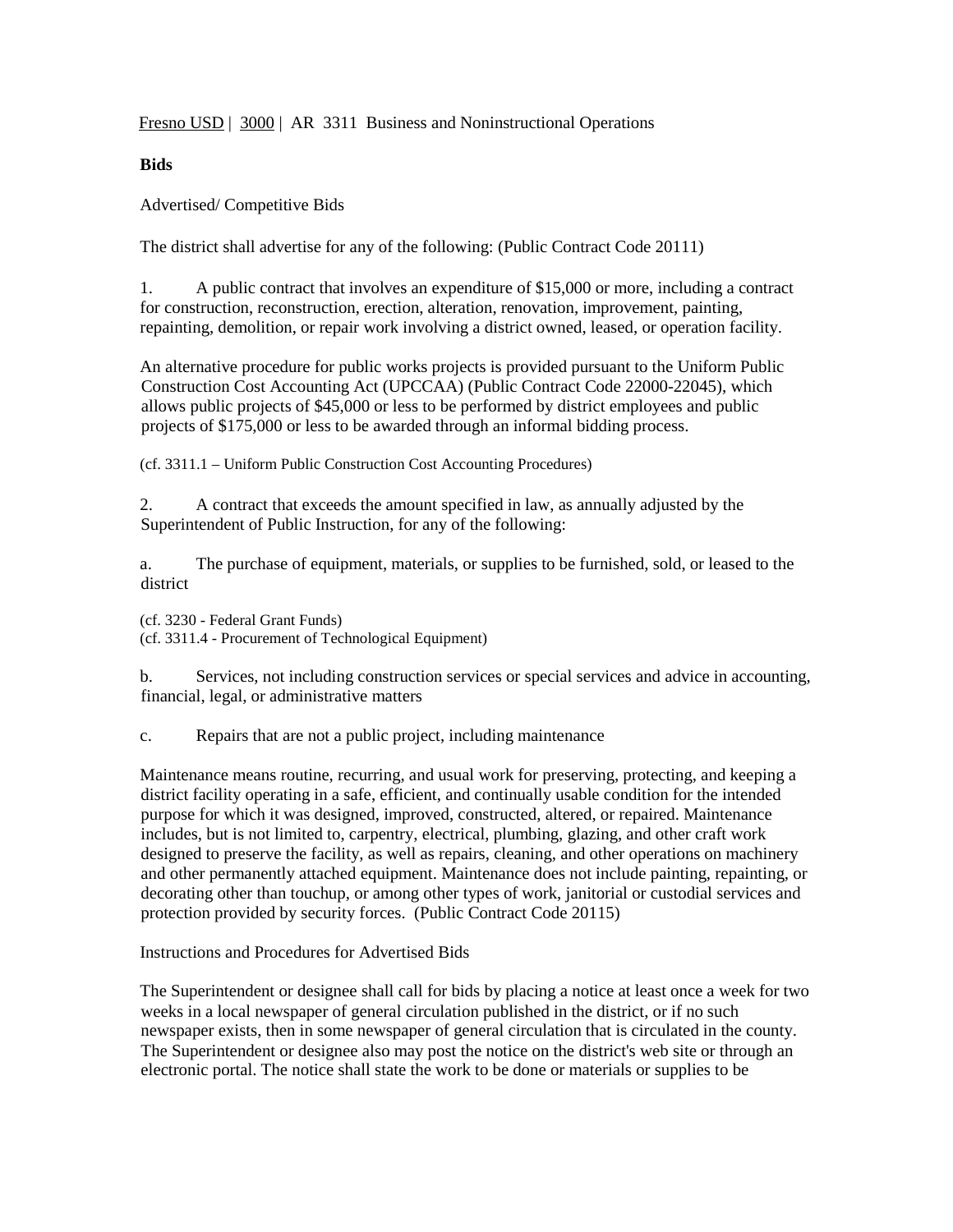furnished and the time and place and web site where bids will be opened. (Public Contract Code 20112)

(cf. 1113 - District and School Web Sites)

The notice shall contain the time, date, and location of any mandatory prebid conference, site visit, or meeting and details regarding when and where project documents, including the final plan and specifications, are available. Any such mandatory visit or meeting shall occur not less than five calendar days after the publication of the initial notice. (Public Contract Code 6610)

Bid instructions and specifications shall include the following requirements and information:

1. All bidders shall certify in writing the minimum, if not exact, percentage of postconsumer materials in products, materials, goods, or supplies offered or sold. (Public Contract Code 22152)

(cf. 3510 - Green School Operations)

2. All bids for construction work shall be presented under sealed cover. The district may accept a bid that has been submitted electronically or on paper. (Public Contract Code 20111, 20112)

The bid shall be accompanied by a form of bidder's security, including either cash, a cashier's check payable to the district, a certified check made payable to the district, or a bidder's bond executed by an admitted surety insurer and made payable to the district. The security of unsuccessful bidders shall be returned in a reasonable period of time, but in no event later than 60 days after the bid is awarded. (Public Contract Code 20111, 20112)

3. When a standardized proposal form is provided by the district, bids not presented on the standard form shall be disregarded. (Public Contract Code 20111.5)

4. Bids shall not be accepted after the advertised bid opening time, regardless of whether the bids are actually opened at that time. (Public Contract Code 20112)

5. When two or more identical lowest or highest bids are received, the Governing Board may determine by lot which bid shall be accepted. (Public Contract Code 20117)

6. If the district requires that the bid include prices for items that may be added to or deducted from the scope of work in the contract, the bid solicitation shall specify which one of the following methods will be used to determine the lowest bid. In the absence of such a specification, only the method provided in item #6a below shall be used. (Public Contract Code 20103.8)

a. The lowest bid shall be the lowest total of the bid prices on the base contract without consideration of the prices on the additive or deductive items.

b. The lowest bid shall be the lowest total of the bid prices on the base contract and those additive or deductive items that were specifically identified in the bid solicitation as being used for the purpose of determining the lowest bid price.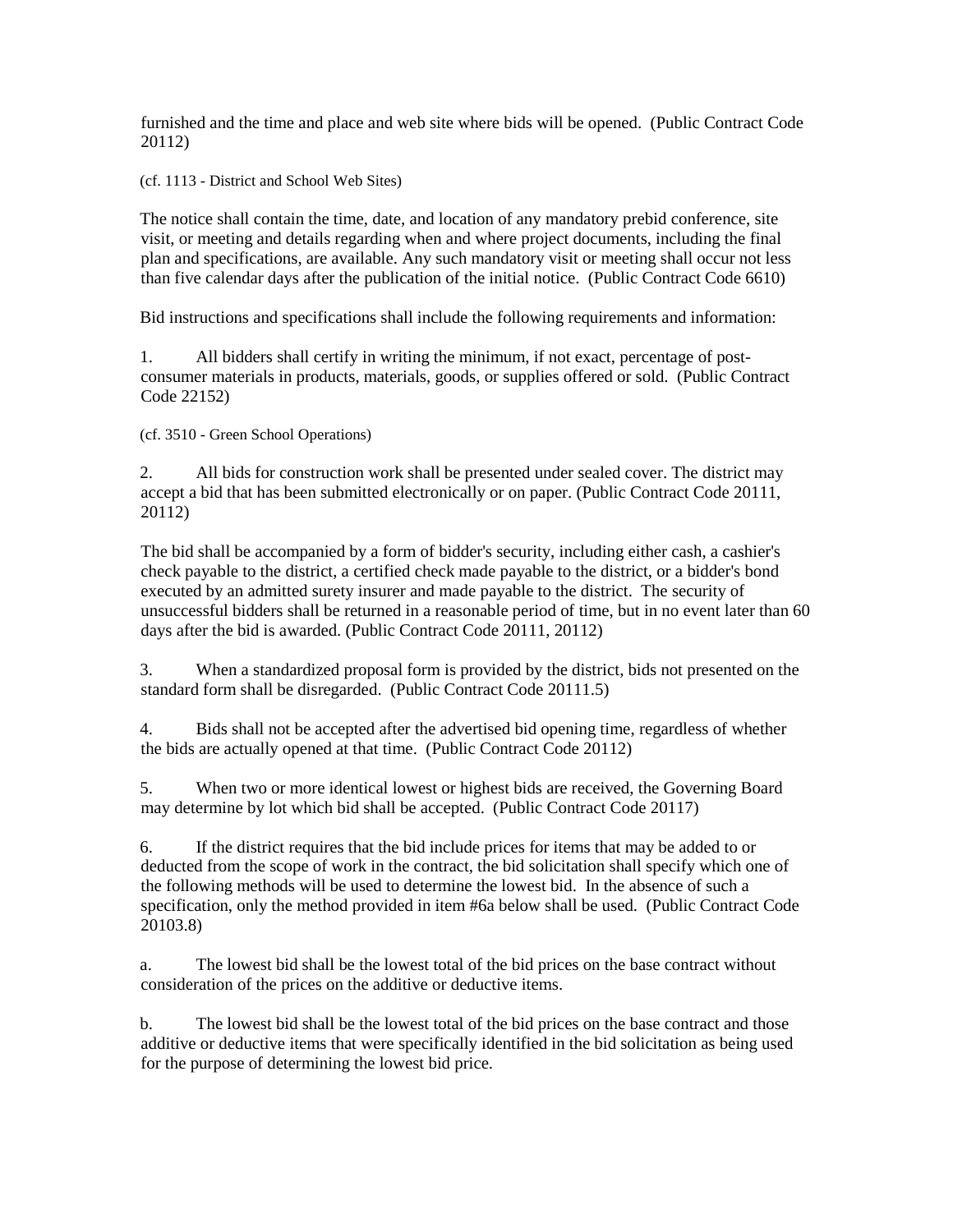c. The lowest bid shall be the lowest total of the bid prices on the base contract and those additive or deductive items that, when taken in order from a specifically identified list of those items in the solicitation, and added to or subtracted from the base contract, are less than or equal to a funding amount publicly disclosed by the district before the first bid is opened.

The lowest bid shall be determined in a manner that prevents any information that would identify any of the bidders or proposed subcontractors or suppliers from being revealed to the district before the ranking of all bidders from lowest to highest has been determined. (Public Contract Code 20103.8)

7. In determining the lowest bid, the district shall consider only responsive bids that conform to bid specifications and are submitted by responsible bidders who have demonstrated trustworthiness, quality, fitness, capacity, and experience to satisfactorily perform the public works contract.

a. When a bid is determined to be nonresponsive, the Superintendent or designee shall notify the bidder and give him/her an opportunity to respond to the determination.

b. When the lowest bidder is determined to be nonresponsible, the Superintendent or designee shall notify the bidder of his/her right to present evidence of his/her responsibility at a hearing before the Board.

8. After being opened, all submitted bids become public records pursuant to Government Code 6252 and shall be made available for public review pursuant to law, Board policy, and administrative regulation.

(cf. 1340 - Access to District Records) (cf. 3580 - District Records)

Prequalification Procedure

When required by law or the Board, the Superintendent or designee shall establish a uniform system for rating bidders on the basis of completed questionnaires and financial statements in order to determine the size of contracts on which each bidder is qualified to bid. For this purpose, the Superintendent or designee shall furnish prospective bidders a standardized prequalification questionnaire and financial record which, when completed, shall indicate a bidder's statement of financial ability and experience in performing public works. The bidder's information shall be verified under oath in the manner in which civil law pleadings are verified. The questionnaires and financial statements shall not be public records and shall not be open to public inspection. (Code of Civil Procedure 446; Public Contract Code 20111.5, 20111.6)

When any public project involves an expenditure of \$1,000,000 or more and is funded or reimbursed wholly or partly by the School Facilities Program funds or other future state school bond, the district shall prequalify prospective bidders either quarterly or annually. The prequalification shall be valid for one year and the following requirements shall apply: (Public Contract Code 20111.6)

1. Prospective bidders, including, but not limited to, prime, general engineering, and general building contractors and electrical, mechanical, and plumbing subcontractors, as defined in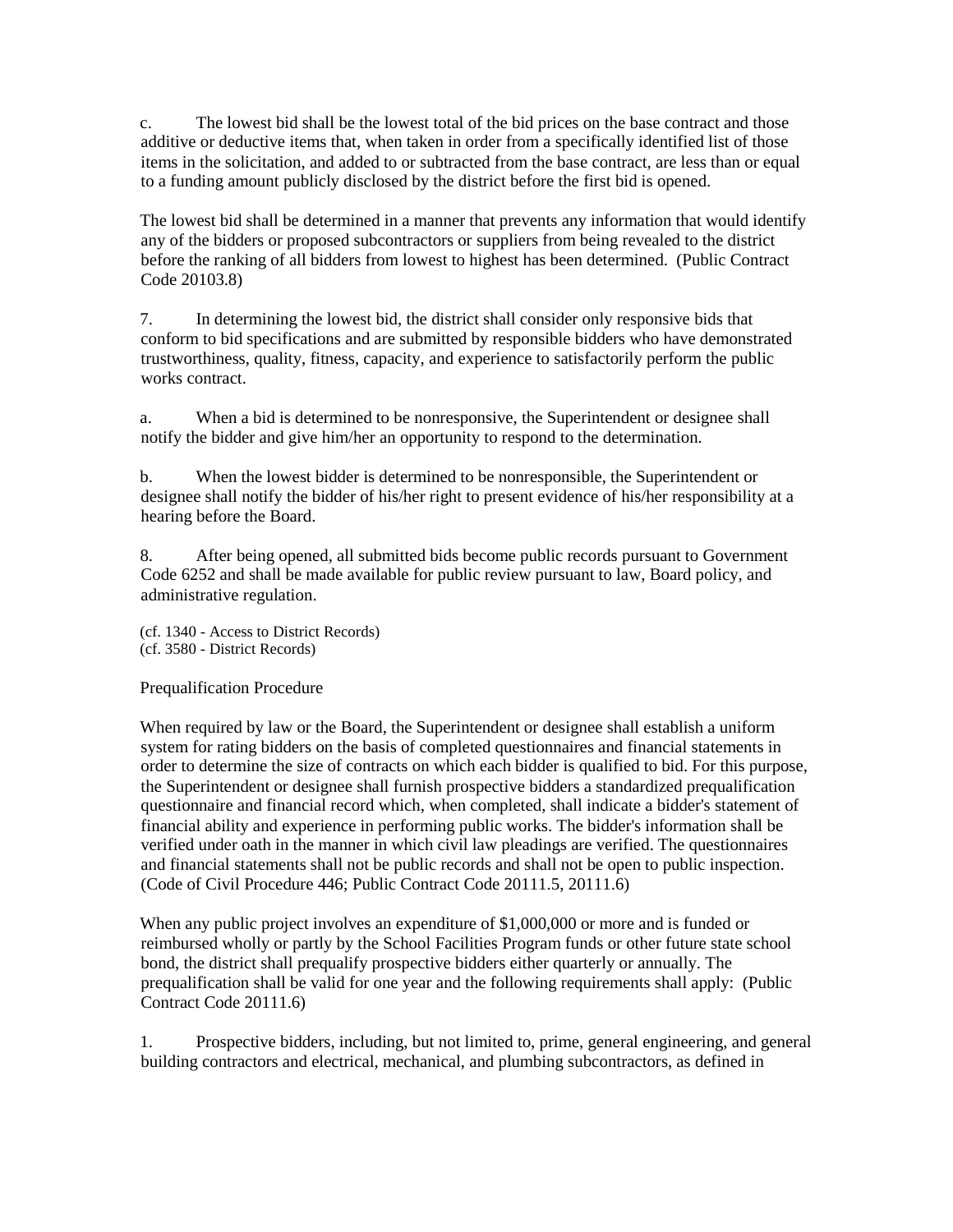Public Contract Code 4113 or Business and Professions Code 7056 or 7057, as applicable, shall submit a standardized questionnaire and financial statement 10 or more business days, as determined by the district, before the date fixed for the public opening of sealed bids.

2. Prospective bidders shall be prequalified by the district five or more business days, as determined by the district, before the date fixed for the public opening of sealed bids.

If the project includes electrical, mechanical, or plumbing components that will be performed by electrical, mechanical, or plumbing contractors, the Superintendent or designee shall make available to all bidders a list of prequalified general contractors and electrical, mechanical, and plumbing subcontractors five or more business days, as determined by the district, before the date fixed for the public opening of sealed bids.

For all other contracts requiring competitive bidding, the district may establish a procedure for prequalifying bidders on a quarterly basis and may authorize that prequalification be considered valid for up to one calendar year following the date of the initial prequalification. Prospective bidders for such contracts shall submit the questionnaire and financial statement at least five days before the date fixed for public opening of sealed bids and shall be prequalified by the district at least one day before the fixed bid-opening date. (Public Contract Code 20111.5)

# Award of Contract

The district shall award each contract to the lowest responsible bidder, except in the following circumstances:

1. When the contract is for the procurement and/or maintenance of electronic data processing systems and supporting software, in which case the Board may contract with any one of the three lowest responsible bidders (Public Contract Code 20118.1)

2. When the contract is for any transportation service which involves an expenditure of more than \$10,000 and which will be made with any person or corporation other than a common carrier, municipally owned transit system, or a parent/guardian of a student who is to be transported, in which case the Board may contract with other than the lowest bidder (Education Code 39802)

3. When the contract is one for which the Board has established goals and requirements relating to participation of disabled veteran or small business enterprises in accordance with Public Contract Code 2000-2002, in which case the Board may contract with the lowest responsible bidder who submits a responsive bid and complies or makes a good faith effort to comply with the goals and requirements (Public Contract Code 2000-2002)

4. When procuring a lease-leaseback contract, in which case the Board shall award the contract based on objective criteria for determining the best combination of price and qualifications in accordance with Education Code 17400 and 17406

## (cf. 3311.2 - Lease-Leaseback Contracts)

5. When procuring a design-build contract for a public works project in excess of \$1,000,000 in accordance with Education Code 17250.20, in which case the Board may award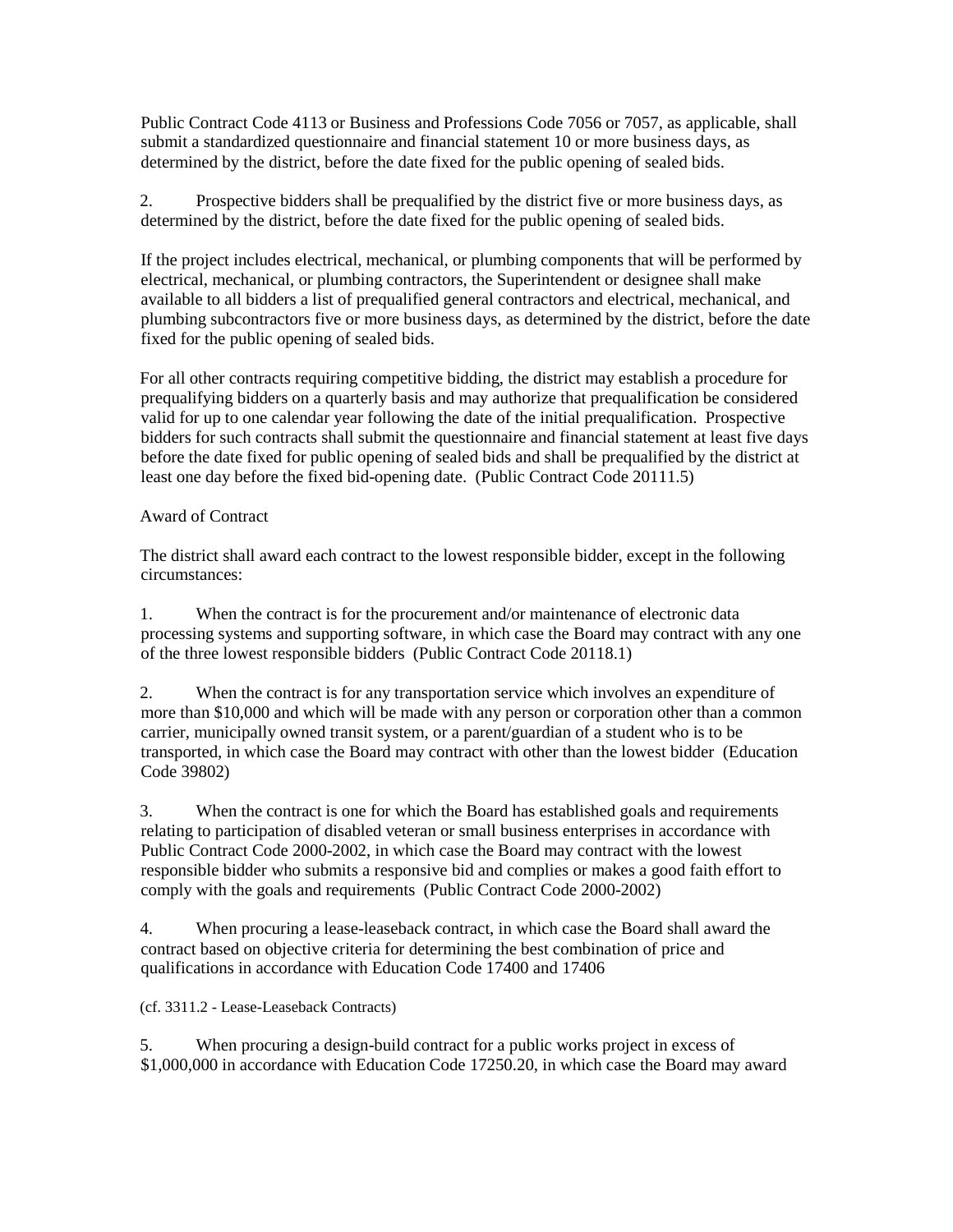the contract to either the low bid or the best value to the district, taking into consideration, at a minimum, price, technical design and construction expertise, and life-cycle costs (Education Code 17250.20, 17250.25)

(cf. 3311.3 - Design-Build Contracts)

Bid Protest Procedures

This district review procedure must be followed by any bidder who believes that a bid award recommendation is not consistent with district regulations, the bid specifications, or in compliance with law.

1. A protest on a bid must be filed in writing with the Executive Director of Purchasing within two working days after receipt of the bid summary and its recommendations are mailed to the bidders. Failure to file a timely bid protest shall constitute a bidder's waiver of the right to have the bid award reviewed.

2. The Executive Director of Purchasing will convene a meeting with the review requestor to attempt to resolve the problem.

3. In the event the protest is not resolved, the protest will be referred to the Superintendent or his designee, normally the Chief Financial Officer.

4. Should the protest not be resolved at this level, it shall be referred to the Board along with all documentation regarding the protest and the responses at each level.

5. The Board will not act upon a protest until each of the preceding steps have been exhausted.

Limitation on Use of Sole Sourcing

In any contract for the construction, alteration, or repair of school facilities, the Superintendent or designee shall ensure that the bid specification: (Public Contract Code 3002, 3400)

1. Does not directly or indirectly limit bidding to any one specific concern

2. Does not call for a designated material, product, thing, or service by a specific brand or trade name, unless the specification is followed by the words "or equal," so that bidders may furnish any equal material, product, thing, or service

In any such case, the bid specification shall provide a time period, before and/or after the award of the contract, for the contractor to submit data substantiating the request for substituting the designated material, product, thing, or service. If no such time period is specified, the contractor may submit the data within 35 days after the award of the contract.

When the bid is for a roof project, a material, product, thing, or service is considered "equal" to that designated if it is equal in quality, durability, design, and appearance; will perform the intended function equally well; and conforms substantially to the detailed requirements in the bid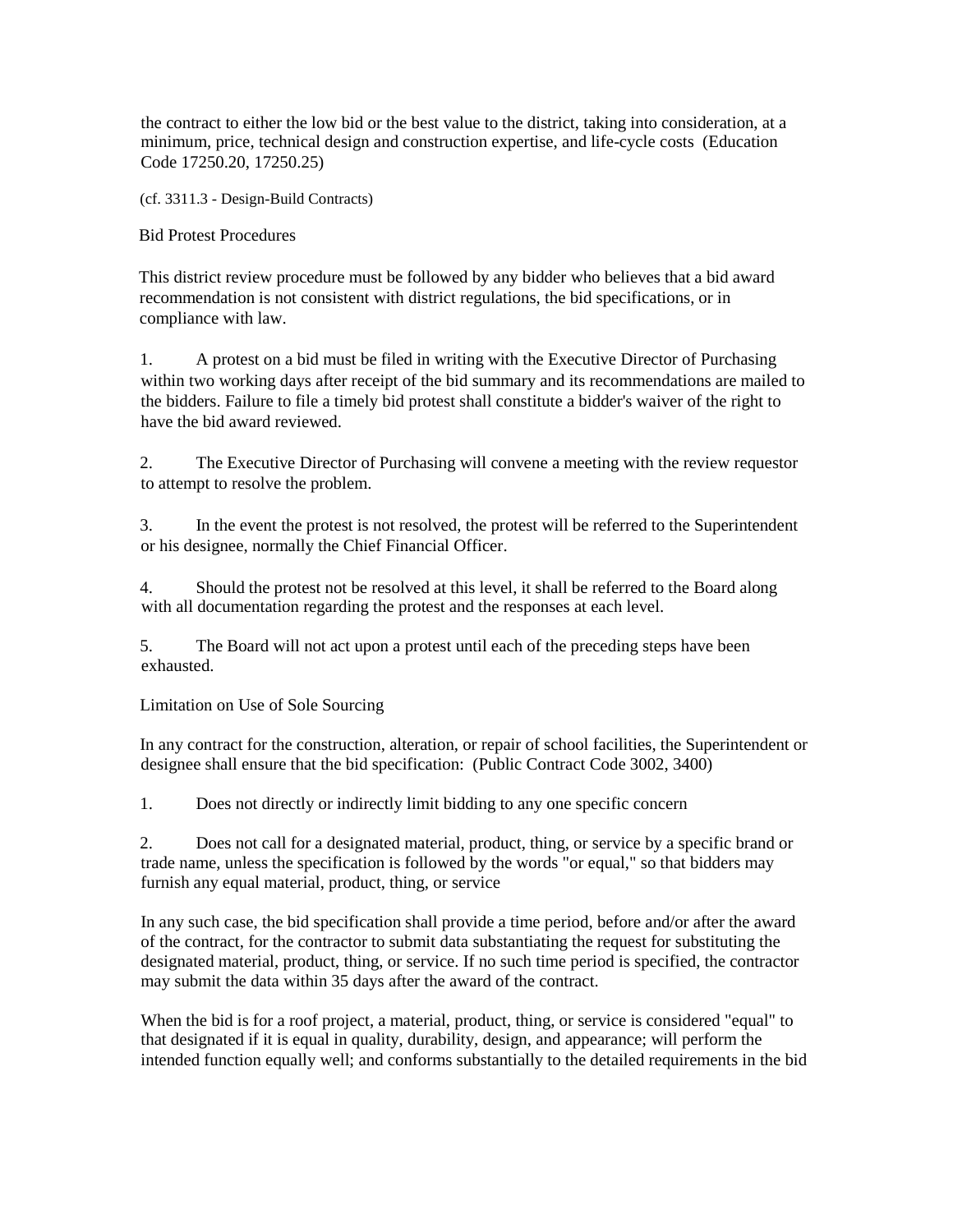### specification.

However, the Superintendent or designee may designate a specific material, product, thing, or service by brand or trade name (sole sourcing) if the Board has made a finding, described in the invitation for bids or request for proposals (RFP), that a particular material, product, thing, or service is designated for any of the following purposes: (Public Contract Code 3400)

1. To conduct a field test or experiment to determine its suitability for future use

2. To match others in use on a particular public improvement that has been completed or is in the course of completion

3. To obtain a necessary item that is only available from one source

4. To respond to the Board's declaration of an emergency, as long as the declaration has been approved by four-fifths of the Board when issuing the invitation for bid or RFP

(cf. 9323.2 - Actions by the Board)

### Bids Not Required

Without advertising for bids and upon a determination that it is in the best interest of the district, the Board may authorize another public corporation or agency, by contract, lease, requisition, or purchase order, to lease data-processing equipment or to purchase materials, supplies, equipment, automotive vehicles, tractors, and other personal property for the district in the manner that the other public corporation or agency is authorized to make the leases or purchases from a vendor ("piggyback"). Alternatively, if the public corporation or agency has an existing contract with a vendor for the lease or purchase of personal property, the district may authorize the lease or purchase of personal property directly from the vendor and make payments under the same terms that are available to the public corporation or agency under the contract. (Public Contract Code 20118)

(cf. 3300 - Expenditures and Purchases) (cf. 3512 - Equipment)

Without advertising for bids, the Board may enter into an energy service contract and any related facility ground lease, when it determines that the terms of the contract and lease are in the best interest of the district and meet the cost effectiveness requirements specified in Government Code 4217.12. The Board's determination shall be made at a regularly scheduled public hearing of which notice is given to the public at least two weeks in advance and shall be based on cost and savings comparison findings specified in Government Code 4217.12. (Government Code 4217.12)

(cf. 3511 - Energy and Water Management) (cf. 9320 - Meetings and Notices)

Supplementary textbooks, library books, educational films, audiovisual materials, test materials, workbooks, instructional computer software packages, or periodicals may be purchased in any amount without taking estimates or advertising for bids. (Public Contract Code 20118.3)